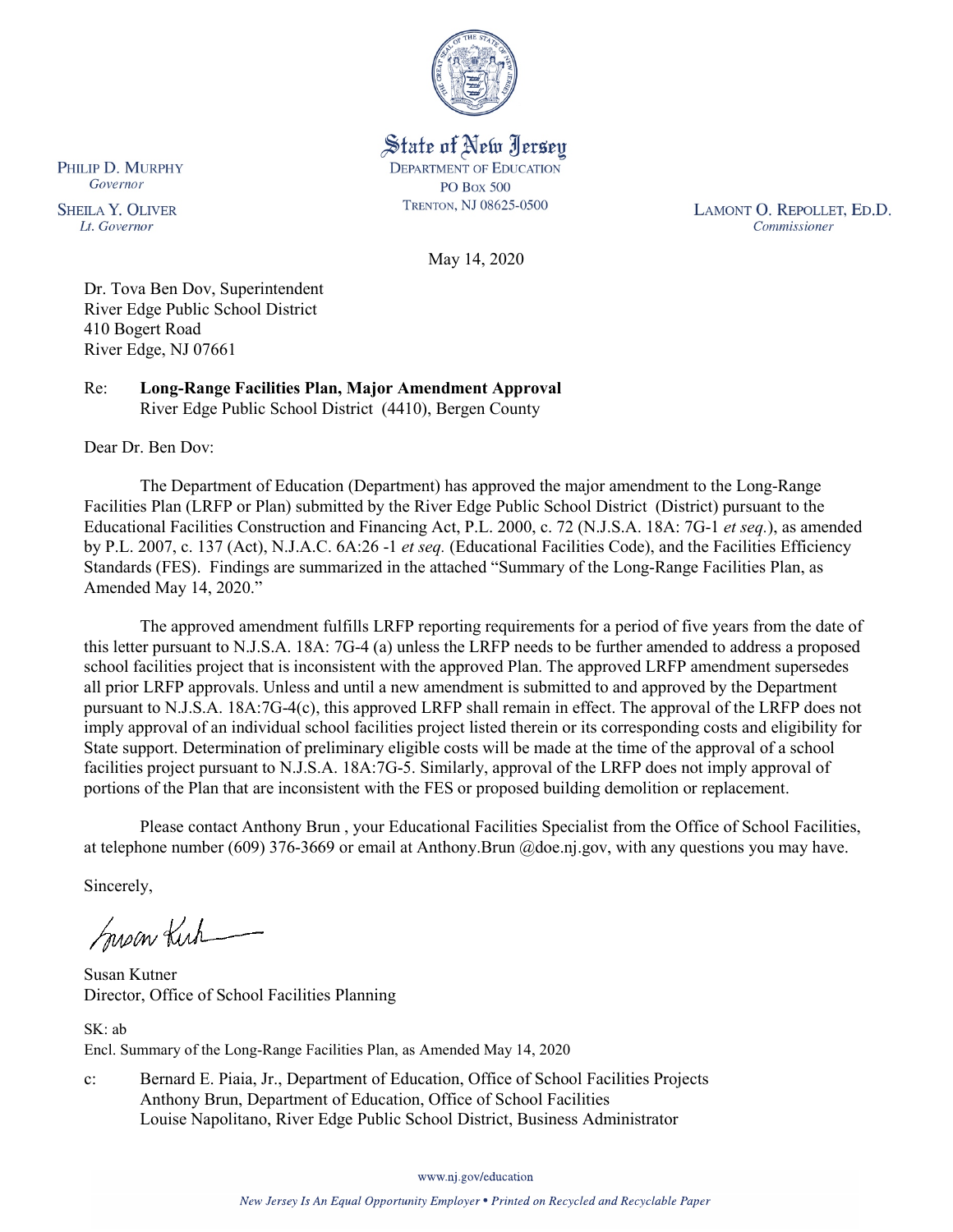# **River Edge Public School District (4410) Summary of the Long-Range Facilities Plan, as Amended May 14, 2020**

The Department of Education (Department) has completed its review of the major amendment to the Long-Range Facilities Plan (LRFP or Plan) submitted by the River Edge Public School District (District) pursuant to the Educational Facilities Construction and Financing Act, P.L. 2000, c. 72 (N.J.S.A. 18A: 7G-1 *et seq.*), as amended by P.L. 2007, c. 137 (Act), N.J.A.C. 6A:26-1 et seq. (Educational Facilities Code), and the Facilities Efficiency Standards (FES).

The following provides a summary of the District's approved amended LRFP. The summary is based on the standards set forth in the Act, the Educational Facilities Code, the FES, District-reported information in the Department's LRFP reporting system, and supporting documentation. The referenced reports in *italic* text are standard reports available on the Department's LRFP website.

### **1. Inventory Overview**

The District is classified as a Regular Operating District (ROD) for funding purposes. It provides services for students in grades PK-6.

The District identified existing and proposed schools, sites, buildings, rooms, and site amenities in its LRFP. Table 1 lists the number of existing and proposed district schools, sites, and buildings. Detailed information can be found in the *School Asset Inventory Report* and the *Site Asset Inventory Report.*

**As directed by the Department, school facilities projects that have received initial approval by the Department and have been approved by the voters, if applicable, are represented as "existing" in the LRFP.** Approved projects that include new construction and/or the reconfiguration/reassignment of existing program space are as follows: n/a.

|  |  | Table 1: Number of Schools, School Buildings, and Sites |  |
|--|--|---------------------------------------------------------|--|
|--|--|---------------------------------------------------------|--|

|                                              | <b>Existing</b> | <b>Proposed</b> |
|----------------------------------------------|-----------------|-----------------|
| Number of Schools (assigned DOE school code) |                 |                 |
| Number of School Buildings <sup>1</sup>      |                 |                 |
| Number of Non-School Buildings <sup>2</sup>  |                 |                 |
| Number of Vacant Buildings                   |                 |                 |
| Number of Sites                              |                 |                 |

*1 Includes district-owned buildings and long-term leases serving students in district-operated programs 2 Includes occupied district-owned buildings not associated with a school, such as administrative or utility buildings*

Based on the existing facilities inventory submitted by the District:

- Schools using leased buildings (short or long-term):  $n/a$
- Schools using temporary classroom units (TCUs), excluding TCUs supporting construction: n/a
- Vacant/unassigned school buildings:  $n/a$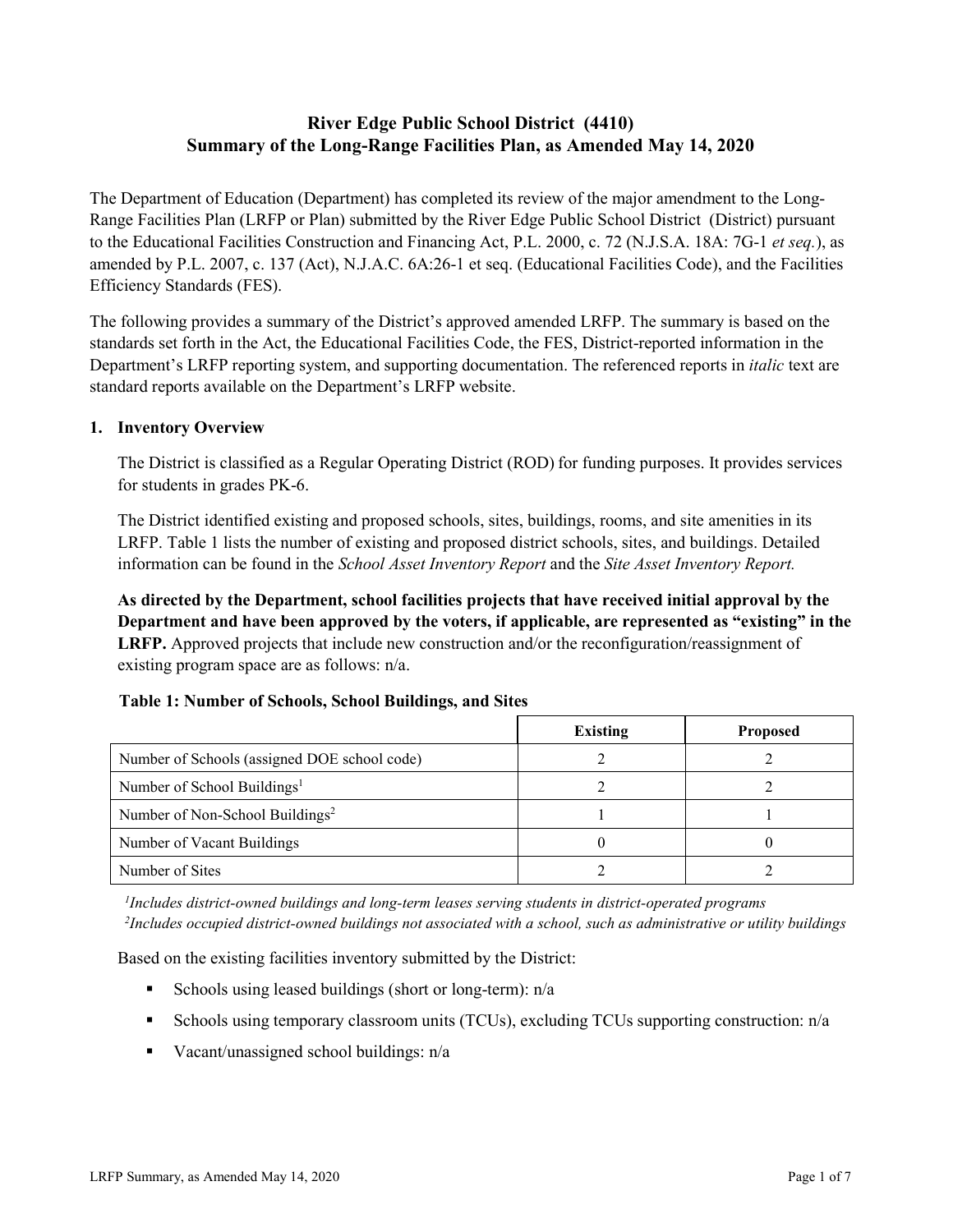**FINDINGS** The Department has determined that the proposed inventory is adequate for approval of the District's LRFP amendment. However, the LRFP determination does not imply approval of an individual school facilities project listed within the LRFP; the District must submit individual project applications for project approval.

# **2. District Enrollments**

The District determined the number of students, or "proposed enrollments," to be accommodated for LRFP planning purposes on a district-wide basis and in each school.

The Department minimally requires the submission of a standard cohort-survival projection using historic enrollment data from the Application for School State Aid (ASSA) or NJ Smart. The cohort-survival method projection method forecasts future students based upon the survival of the existing student population as it moves from grade to grade. A survival ratio of less than 1.00 indicates a loss of students, while a survival ratio of more than 1.00 indicates the class size is increasing. For example, if a survival ratio tracking first to second grade is computed to be 1.05, the grade size is increasing by 5% from one year to the next. The cohort-survival projection methodology works well for communities with stable demographic conditions. Atypical events impacting housing or enrollments, such as an economic downturn that halts new housing construction or the opening of a charter or private school, typically makes a cohort-survival projection less reliable.

#### **Proposed enrollments are based on a standard cohort-survival enrollment projection.**

Adequate supporting documentation was submitted to the Department to justify the proposed enrollments. Table 2 provides a comparison of existing and projected enrollments. All totals include special education students.

| <b>Grades</b>                | <b>Existing Enrollments</b><br>2018-19 School Year | <b>District Proposed Enrollments</b><br>2023-24 School Year |
|------------------------------|----------------------------------------------------|-------------------------------------------------------------|
| PK (excl. private providers) | 30                                                 | 23                                                          |
| Grades K-5                   | 1,037                                              | 1,063                                                       |
| Grades 6-8                   | 171                                                | 172                                                         |
| Grades 9-12                  |                                                    |                                                             |
| <b>Totals</b>                | 1,238                                              | 1,258                                                       |

#### **Table 2: Enrollments**

**FINDINGS** The Department has determined the District's proposed enrollments to be acceptable for approval of the District's LRFP amendment. The Department will require a current enrollment projection at the time an application for a school facilities project is submitted incorporating the District's most recent enrollments in order to verify that the LRFP's planned capacity is appropriate for the updated enrollments.

#### **3. District Practices Capacity**

Based on information provided in the room inventories, *District Practices Capacity* was calculated for each school building to determine whether adequate capacity is proposed for the projected enrollments based on district scheduling and class size practices. The capacity totals assume instructional buildings can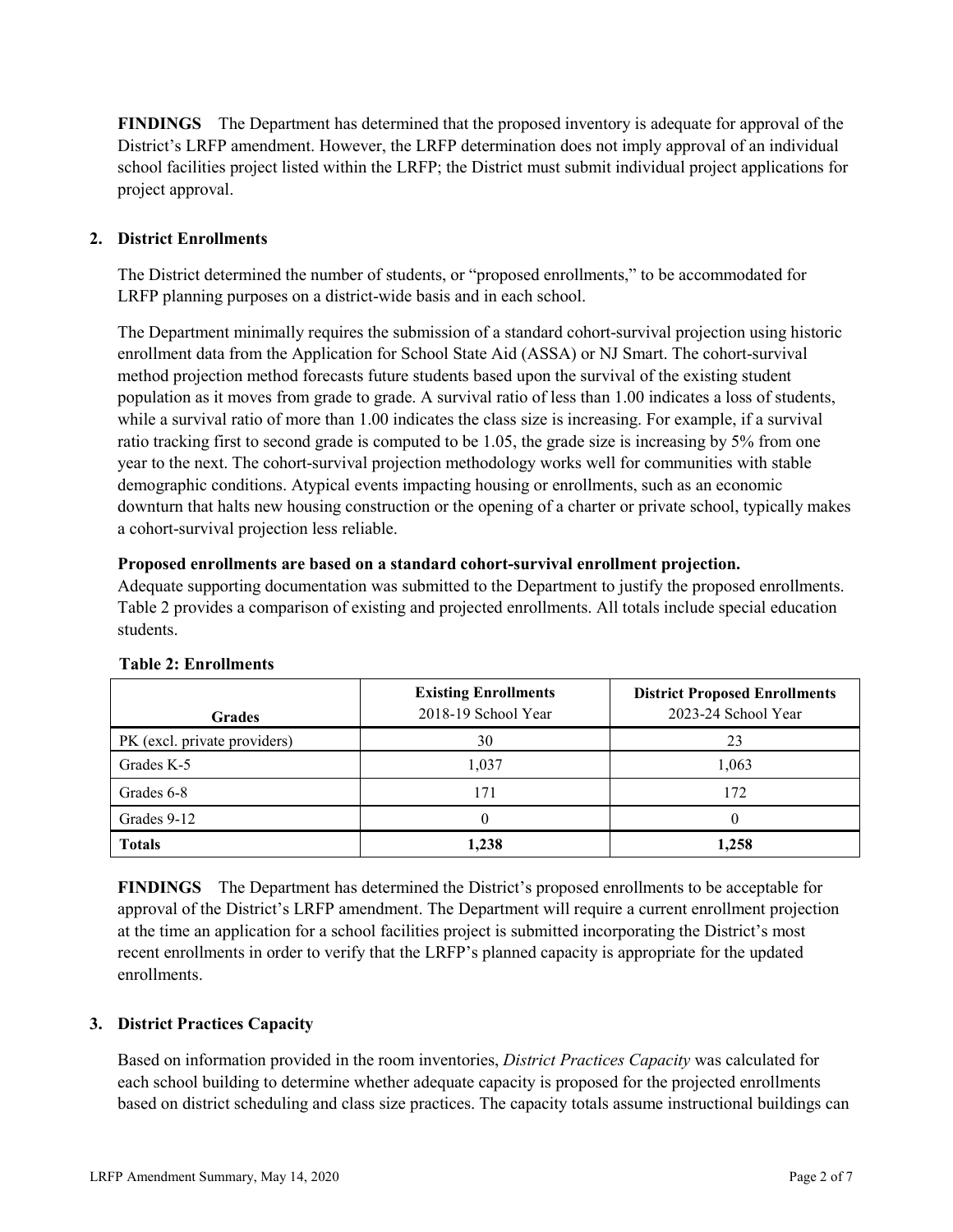be fully utilized regardless of school sending areas, transportation, and other operational issues. The calculations only consider district-owned buildings and long-term leases; short term leases and temporary buildings are excluded. A capacity utilization factor of 90% for classrooms serving grades K-8 and 85% for classrooms serving grades 9-12 is applied in accordance with the FES. No capacity utilization factor is applied to preschool classrooms.

In certain cases, districts may achieve adequate District Practices Capacity to accommodate enrollments but provide inadequate square feet per student in accordance with the FES, resulting in educational adequacy issues and "Unhoused Students." Unhoused students are considered in the "Functional Capacity" calculations used to determine potential State support for school facilities projects and are analyzed in Section 4.

Table 3 provides a summary of proposed enrollments and existing and proposed District-wide capacities. Detailed information can be found in the LRFP website reports titled *FES and District Practices Capacity Report, Existing Rooms Inventory Report, and Proposed Rooms Inventory Report.*

| <b>Grades</b>     | <b>Proposed</b><br><b>Enrollments</b> | <b>Existing</b><br><b>District</b><br><b>Practices</b><br>Capacity | <b>Existing</b><br>Deviation* | <b>Proposed</b><br><b>District</b><br><b>Practices</b><br>Capacity | <b>Proposed</b><br>Deviation* |
|-------------------|---------------------------------------|--------------------------------------------------------------------|-------------------------------|--------------------------------------------------------------------|-------------------------------|
| Elementary (PK-5) | 1,086                                 | 1,088.59                                                           | 2.59                          | 1,121.16                                                           | 35.16                         |
| Middle $(6-8)$    | 172                                   | 209.06                                                             | 37.06                         | 176.49                                                             | 4.49                          |
| High $(9-12)$     | $\theta$                              | 0.00                                                               | 0.00                          | 0.00                                                               | 0.00                          |
| <b>Totals</b>     | 1,258                                 | 1,297.65                                                           | 39.65                         | 1,297.65                                                           | 39.65                         |

**Table 3: District Practices Capacity Analysis**

*\* Positive numbers signify surplus capacity; negative numbers signify inadequate capacity. Negative values for District Practices capacity are acceptable for approval if proposed enrollments do not exceed 100% capacity utilization.*

Considerations:

- **Based on the proposed enrollments and existing room inventories, the District is projected to have** inadequate capacity for the following grade groups, assuming all school buildings can be fully utilized: n/a
- Adequate justification has been provided by the District if the proposed capacity for a school significantly deviates from the proposed enrollments. Generally, surplus capacity is acceptable for LRFP approval if additional capacity is not proposed through new construction.

**FINDINGS**The Department has determined that proposed District capacity, in accordance with the proposed enrollments, is adequate for approval of the District's LRFP amendment. The Department will require a current enrollment projection at the time an application for a school facilities project is submitted, incorporating the District's most recent Fall Enrollment Report, in order to verify that the LRFP's planned capacity meets the District's updated enrollments.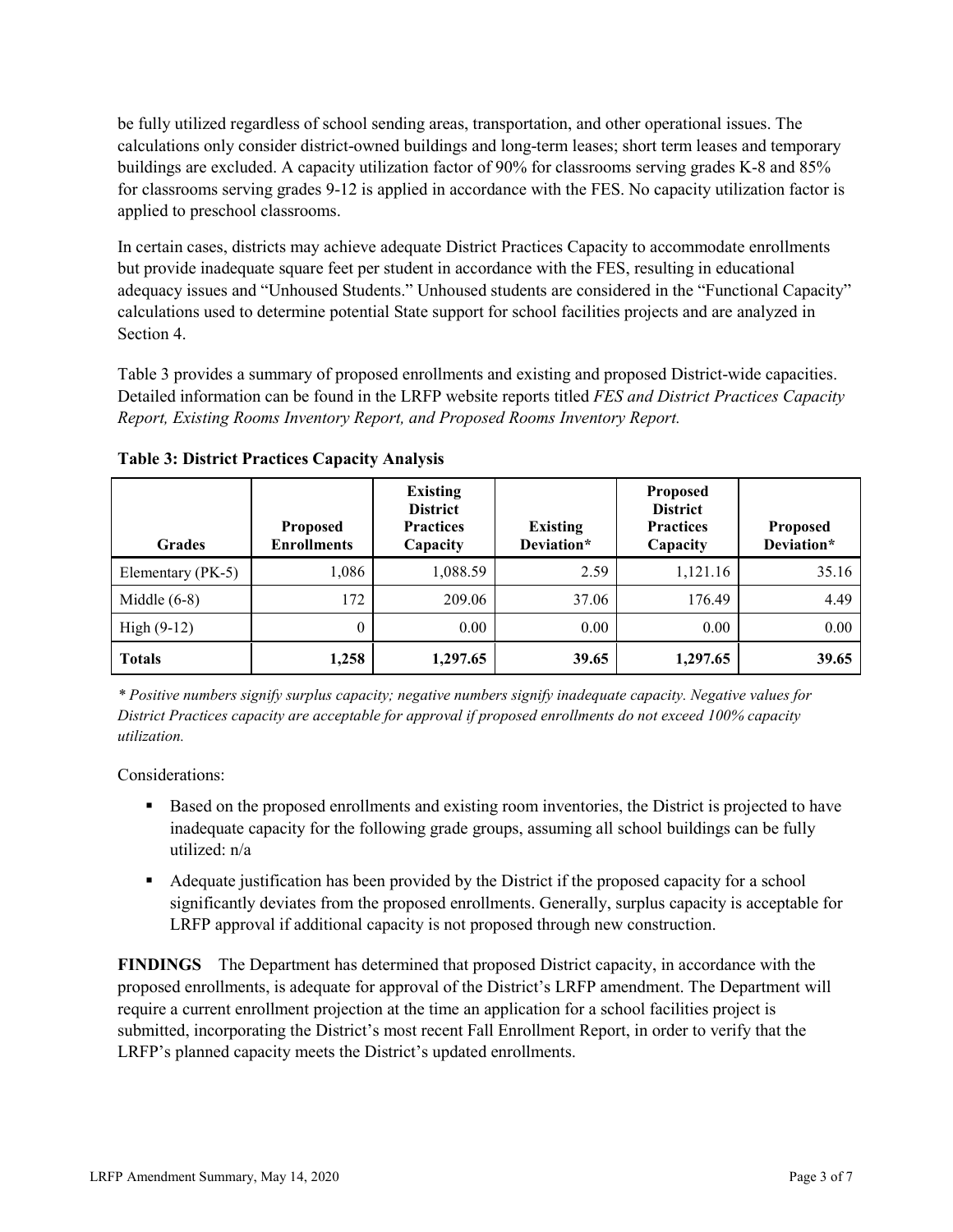### **4. New Construction Funding Eligibility**

*Functional Capacity* was calculated and compared to the proposed enrollments to provide a **preliminary estimate** of Unhoused Students and new construction funding eligibility. **Final determinations will be made at the time of project application approvals.**

*Functional Capacity* is the adjusted gross square footage of a school building *(total gross square feet minus excluded space)* divided by the minimum area allowance per full-time equivalent student for the grade level contained therein. *Unhoused Students* is the number of students projected to be enrolled in the District that exceeds the Functional Capacity of the District's schools pursuant to N.J.A.C. 6A:26-2.2(c). *Excluded Square Feet* includes (1) square footage exceeding the FES for any pre-kindergarten, kindergarten, general education, or self-contained special education classroom; (2) grossing factor square footage *(corridors, stairs, mechanical rooms, etc.)* that exceeds the FES allowance, and (3) square feet proposed to be demolished or discontinued from use. Excluded square feet may be revised during the review process for individual school facilities projects.

Table 4 provides a preliminary assessment of the Functional Capacity, Unhoused Students, and Estimated Maximum Approved Area for Unhoused Students for each FES grade group. The calculations exclude temporary facilities and short-term leased buildings. School buildings proposed for whole or partial demolition or reassignment to a non-school use are excluded from the calculations pending project application review. If a building is proposed to be reassigned to a different school, the square footage is applied to the proposed grades after reassignment. Buildings that are not assigned to a school are excluded from the calculations. In addition, only preschool students eligible for state funding (former ECPA students) are included. Detailed information concerning the calculations can be found in the *Functional Capacity and Unhoused Students Report* and the *Excluded Square Footage Report.*

|                                                | $PK/K-5$  | $6 - 8$  | $9-12$   | <b>Total</b> |
|------------------------------------------------|-----------|----------|----------|--------------|
| PK Eligible Students/K-12 Proposed Enrollments | 1,086     | 172      | $\theta$ |              |
| FES Area Allowance (SF/student)                | 125.00    | 134.00   | 151.00   |              |
| <b>Prior to Completion of Proposed Work:</b>   |           |          |          |              |
| <b>Existing Gross Square Feet</b>              | 122,204   | 19,735   | $\theta$ | 141,939      |
| Adjusted Gross Square Feet                     | 120,170   | 19,418   | 0        | 139,588      |
| <b>Adjusted Functional Capacity</b>            | 951.83    | 153.80   | 0.00     |              |
| Unhoused Students                              | 111.17    | 18.20    | 0.00     |              |
| Est. Max. Area for Unhoused Students           | 13,896.11 | 2,439.10 | 0.00     |              |
| <b>After Completion of Proposed Work:</b>      |           |          |          |              |
| Gross Square Feet                              | 122,204   | 19,735   | $\theta$ | 141,939      |
| New Gross Square Feet                          | $\theta$  | $\theta$ | $\theta$ | $\theta$     |
| Adjusted Gross Square Feet                     | 120,170   | 19,418   | $\Omega$ | 139,588      |
| Functional Capacity                            | 951.83    | 153.90   | 0.00     |              |
| Unhoused Students after Construction           | 111.17    | 18.20    | 0.00     |              |
| Est. Max. Area Remaining                       | 13,896.11 | 2,439.10 | 0.00     |              |

**Table 4: Estimated Maximum Approved Area for Unhoused Students**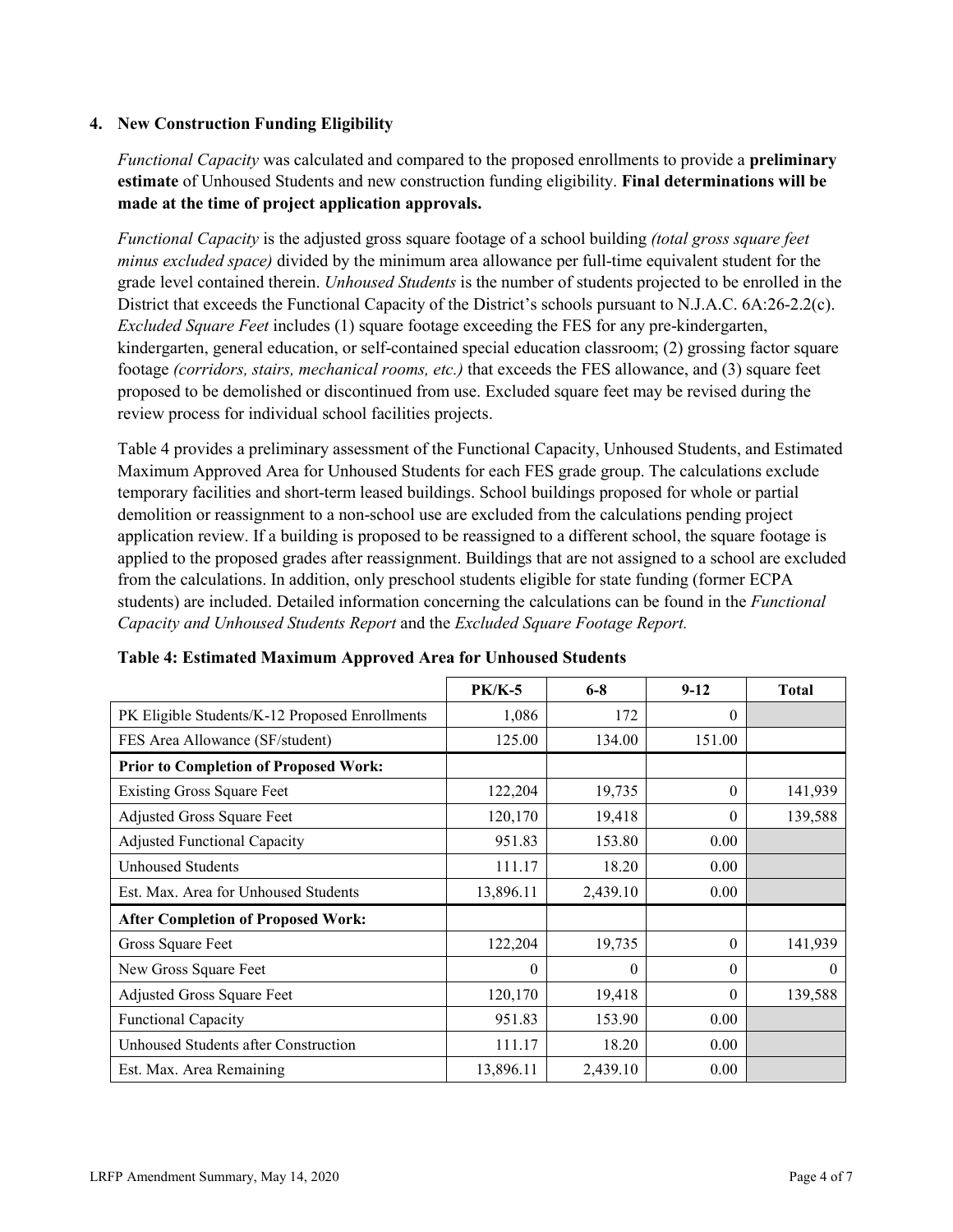Facilities used for non-instructional or non-educational purposes are ineligible for State support under the Act. However, projects for such facilities shall be reviewed by the Department to determine whether they are consistent with the District's LRFP and whether the facility, if it is to house students (full or part time) conforms to educational adequacy requirements. These projects shall conform to all applicable statutes and regulations.

Estimated costs represented in the LRFP by the District are for capital planning purposes only. The estimates are not intended to represent preliminary eligible costs or final eligible costs of approved school facilities projects.

Considerations:

- The District does not have approved projects pending completion, as noted in Section 1, that impact the Functional Capacity calculations.
- The Functional Capacity calculations *exclude* square feet proposed for demolition or discontinuation for the following FES grade groups and school buildings pending a feasibility study and project review: n/a.
- Based on the preliminary assessment, the District has Unhoused Students prior to the completion of proposed work for the following FES grade groups: PK-5, 6-8.
- New construction is proposed for the following FES grade groups:  $n/a$ .
- **Proposed new construction exceeds the estimated maximum area allowance for Unhoused** Students prior to the completion of the proposed work for the following grade groups:  $n/a$ .
- The District, based on the preliminary LRFP assessment, will have Unhoused Students after completion of the proposed LRFP work. If the District is projected to have Unhoused Students, adequate justification has been provided to confirm educational adequacy in accordance with Section 6 of this determination.

**FINDINGS** Functional Capacity and Unhoused Students calculated in the LRFP are preliminary estimates. Preliminary Eligible Costs (PEC) and Final Eligible Costs (FEC) will be included in the review process for specific school facilities projects. A feasibility study undertaken by the District is required if building demolition or replacement is proposed per N.J.A.C. 6A:26-2.3(b)(10).

# **5. Proposed Work**

The District assessed program space, capacity, and physical plant deficiencies to determine corrective actions. Capital maintenance, or *"system actions,"* address physical plant deficiencies due to operational, building code, and /or life cycle issues. Inventory changes, or *"inventory actions,*" add, alter, or eliminate sites, site amenities, buildings, and/or rooms.

The Act (N.J.S.A. 18A:7G-7b) provides that all school facilities shall be deemed suitable for rehabilitation unless a pre-construction evaluation undertaken by the District demonstrates to the satisfaction of the Commissioner that the structure might pose a risk to the safety of the occupants even after rehabilitation or that rehabilitation is not cost-effective. Pursuant to N.J.A.C. 6A:26-2.3(b)(10), the Commissioner may identify school facilities for which new construction is proposed in lieu of rehabilitation for which it appears from the information presented that new construction is justified, provided, however, that for such school facilities so identified, the District must submit a feasibility study as part of the application for the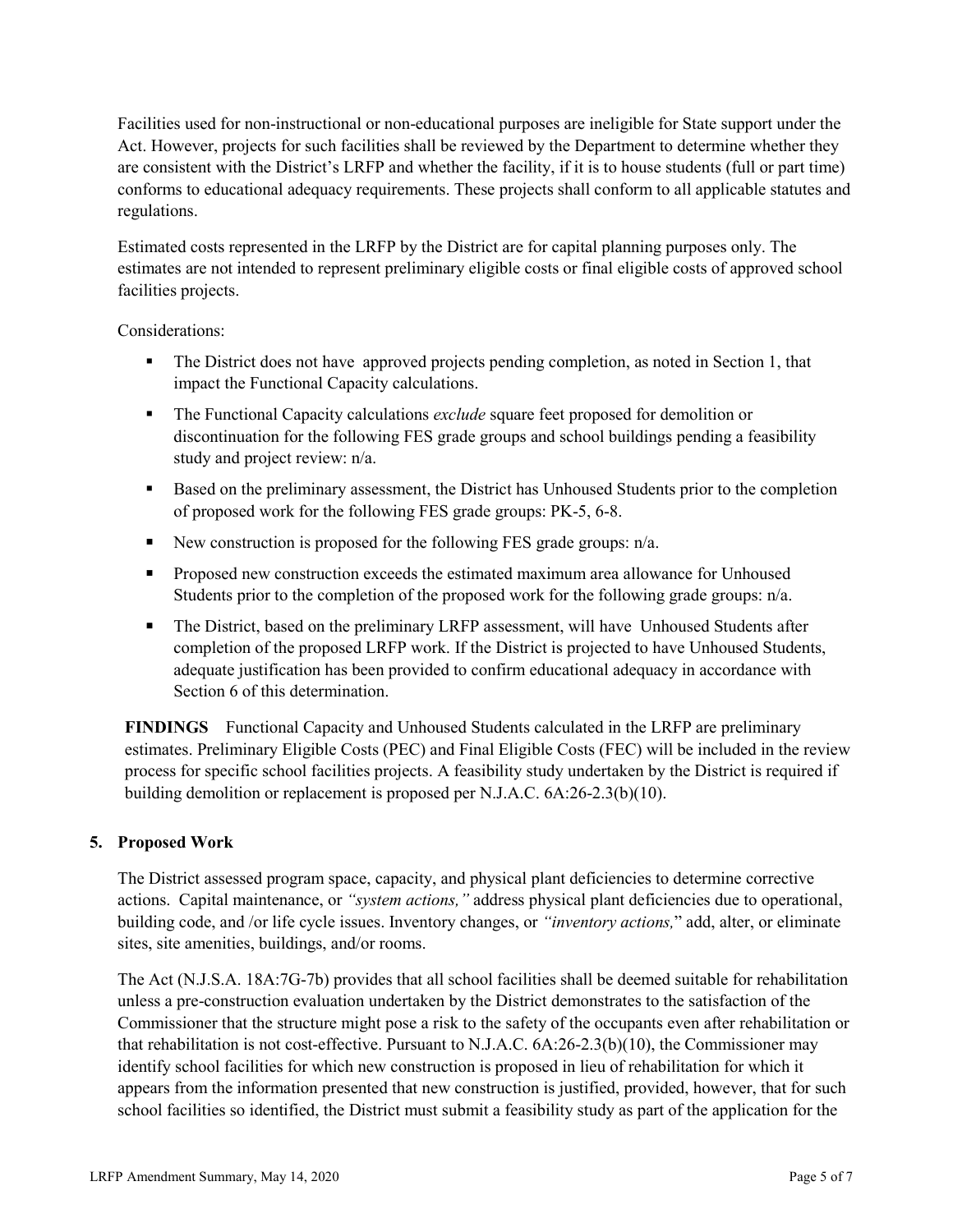specific school facilities project. The cost of each proposed building replacement is compared to the cost of additions or rehabilitation required to eliminate health and safety deficiencies and to achieve the District's programmatic model.

Table 5 lists the scope of work proposed for each school based on the building(s) serving their student population. Proposed inventory changes are described in the LRFP website reports titled *"School Asset Inventory Report and "Proposed Room Inventory Report."* Information concerning proposed systems work, or capital maintenance can be found in the "LRFP Systems Actions Summary Report".

With the completion of the proposed work, the following schools are proposed to be eliminated: n/a; the following schools are proposed to be added: n/a.

| <b>Proposed Scope of Work</b>                                                                  | <b>Applicable Schools</b>           |  |  |
|------------------------------------------------------------------------------------------------|-------------------------------------|--|--|
| Renovation only (no new construction)                                                          |                                     |  |  |
| System actions only (no inventory actions)                                                     | Cherry Hill Elementary School (030) |  |  |
|                                                                                                | Roosevelt Elementary School (050)   |  |  |
| Existing inventory actions only (no systems actions)                                           | n/a                                 |  |  |
| Systems and inventory changes                                                                  | n/a                                 |  |  |
| New construction                                                                               |                                     |  |  |
| Building addition only (no systems or existing inventory actions)                              | n/a                                 |  |  |
| Renovation and building addition (system, existing inventory,<br>and new construction actions) | n/a                                 |  |  |
| New building on existing site                                                                  | n/a                                 |  |  |
| New building on new or expanded site                                                           | n/a                                 |  |  |
| Site and building disposal (in addition to above scopes)                                       |                                     |  |  |
| Partial building demolition                                                                    | n/a                                 |  |  |
| Whole building demolition                                                                      | n/a                                 |  |  |
| Site and building disposal or discontinuation of use                                           | n/a                                 |  |  |

**Table 5. School Building Scope of Work**

**FINDINGS** The Department has determined that the proposed work is adequate for approval of the District's LRFP amendment. However, Department approval of proposed work in the LRFP does not imply the District may proceed with a school facilities project. The District must submit individual project applications with cost estimates for Department project approval. Both school facilities project approval and other capital project review require consistency with the District's approved LRFP.

#### **6. Proposed Room Inventories and the Facilities Efficiency Standards**

The District's proposed school buildings were evaluated to assess general educational adequacy in terms of compliance with the FES area allowance pursuant to N.J.A.C. 6A:26-2.2 and 2.3.

District schools proposed to provide less square feet per student than the FES after the completion of proposed work as indicated in Table 5 are as follows: n/a

**FINDINGS** The Department has determined that the District's proposed room inventories are adequate for LRFP approval. If school(s) are proposed to provide less square feet per student than the FES area